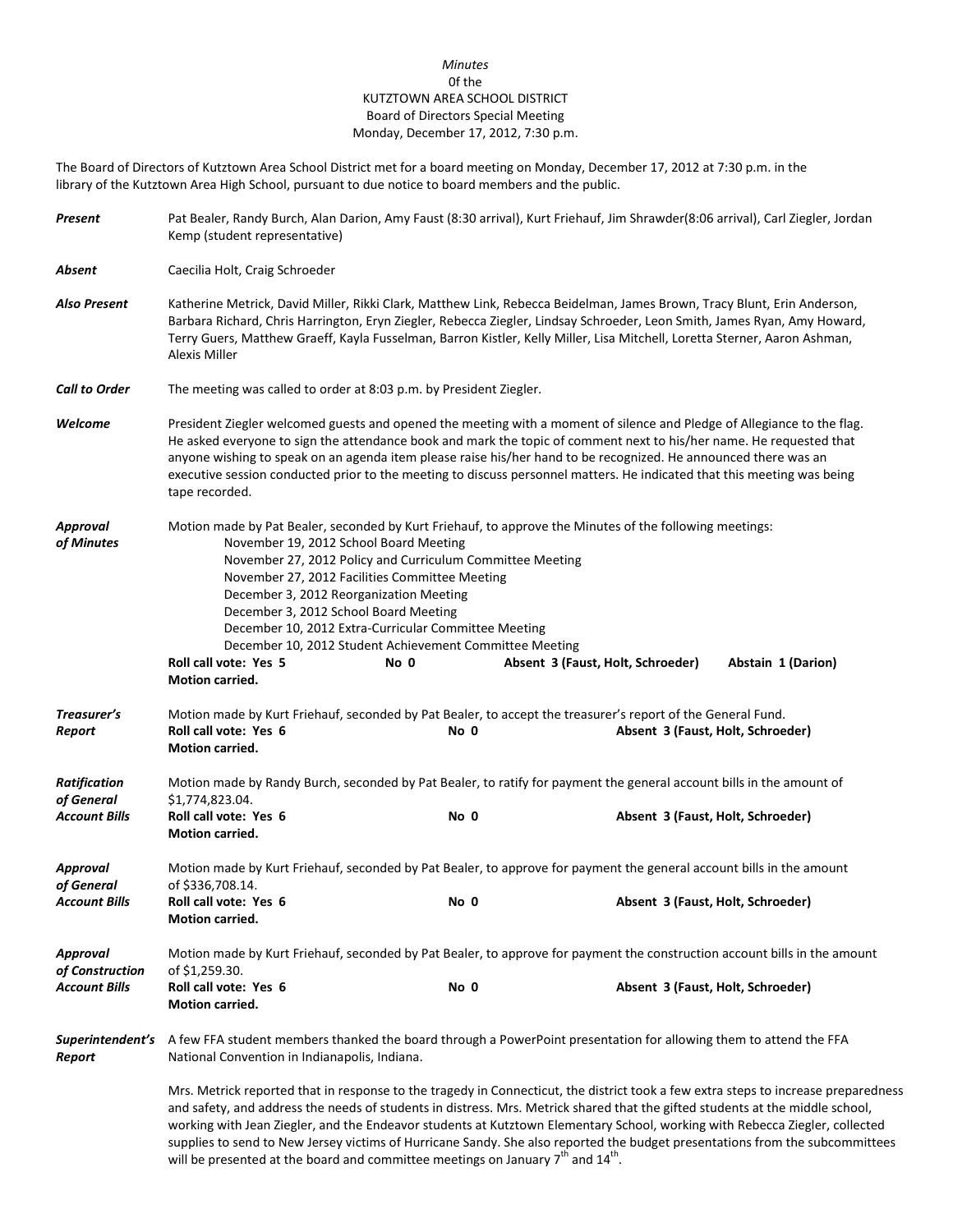| <b>Committee</b><br><b>Reports</b>        | <b>EITC</b><br>Pat Bealer                                                                                                                                                                                                                                                                                                                                                                                                                                                                                                                                                                                                                                                                                                                                                                                                                                                                    | No report.                                                                                                                                                                                                                                                                                         |      |                                                                                                                                                                                                                                                                                                                                                                                                                                                                                                                                                                                                                                                                                                                                                                         |  |  |
|-------------------------------------------|----------------------------------------------------------------------------------------------------------------------------------------------------------------------------------------------------------------------------------------------------------------------------------------------------------------------------------------------------------------------------------------------------------------------------------------------------------------------------------------------------------------------------------------------------------------------------------------------------------------------------------------------------------------------------------------------------------------------------------------------------------------------------------------------------------------------------------------------------------------------------------------------|----------------------------------------------------------------------------------------------------------------------------------------------------------------------------------------------------------------------------------------------------------------------------------------------------|------|-------------------------------------------------------------------------------------------------------------------------------------------------------------------------------------------------------------------------------------------------------------------------------------------------------------------------------------------------------------------------------------------------------------------------------------------------------------------------------------------------------------------------------------------------------------------------------------------------------------------------------------------------------------------------------------------------------------------------------------------------------------------------|--|--|
|                                           | <b>PSBA</b><br>Pat Bealer                                                                                                                                                                                                                                                                                                                                                                                                                                                                                                                                                                                                                                                                                                                                                                                                                                                                    | Mrs. Bealer reported the state is continuing PSERS discussions. She reported committees were selected to<br>review property taxes, and they discovered a few options on common grounds.                                                                                                            |      |                                                                                                                                                                                                                                                                                                                                                                                                                                                                                                                                                                                                                                                                                                                                                                         |  |  |
|                                           | ECC<br><b>Randy Burch</b>                                                                                                                                                                                                                                                                                                                                                                                                                                                                                                                                                                                                                                                                                                                                                                                                                                                                    | Mr. Burch reported Rob Gottlund from the Education Foundation presented background information on the<br>foundation and how they work with the district. The committee recommended the foundation report to the Board<br>on a more frequent basis to help utilize the foundation's full potential. |      |                                                                                                                                                                                                                                                                                                                                                                                                                                                                                                                                                                                                                                                                                                                                                                         |  |  |
|                                           | <b>BCIU</b><br>Carl Ziegler                                                                                                                                                                                                                                                                                                                                                                                                                                                                                                                                                                                                                                                                                                                                                                                                                                                                  | Mr. Ziegler reported the December meeting was cancelled.                                                                                                                                                                                                                                           |      |                                                                                                                                                                                                                                                                                                                                                                                                                                                                                                                                                                                                                                                                                                                                                                         |  |  |
|                                           | <b>BCTC</b><br>Pat Bealer                                                                                                                                                                                                                                                                                                                                                                                                                                                                                                                                                                                                                                                                                                                                                                                                                                                                    | Mrs. Bealer reported the student-built house is under roof and should be finished by next summer. She also<br>reported a classic Ford Mustang that was restored by students will be raffled-off.                                                                                                   |      |                                                                                                                                                                                                                                                                                                                                                                                                                                                                                                                                                                                                                                                                                                                                                                         |  |  |
|                                           | Policy and<br>Curriculum<br>Caecilia Holt                                                                                                                                                                                                                                                                                                                                                                                                                                                                                                                                                                                                                                                                                                                                                                                                                                                    | No report.                                                                                                                                                                                                                                                                                         |      |                                                                                                                                                                                                                                                                                                                                                                                                                                                                                                                                                                                                                                                                                                                                                                         |  |  |
|                                           | <b>Student</b><br>Dr. Friehauf reported Gillian Ryan, a KVA student, Skyped-in to report on the strengths, challenges,<br>and opportunities for KVA, including the importance of coordinating curricula between the brick-and-mortar and the<br>Achievement<br>Kurt Friehauf<br>online courses.                                                                                                                                                                                                                                                                                                                                                                                                                                                                                                                                                                                              |                                                                                                                                                                                                                                                                                                    |      |                                                                                                                                                                                                                                                                                                                                                                                                                                                                                                                                                                                                                                                                                                                                                                         |  |  |
|                                           | <b>Facilities</b><br>Pat Bealer                                                                                                                                                                                                                                                                                                                                                                                                                                                                                                                                                                                                                                                                                                                                                                                                                                                              | Mrs. Bealer reported the committee discussed the prioritization of high school projects.                                                                                                                                                                                                           |      |                                                                                                                                                                                                                                                                                                                                                                                                                                                                                                                                                                                                                                                                                                                                                                         |  |  |
| Personnel                                 | Motion made by Kurt Friehauf, seconded by Pat Bealer, to approve the following personnel items:<br>1.<br>no later than February 12, 2013, with the approval to advertise for the vacant position.<br>2.<br>Lenhartsville Elementary School, effective June 30, 2013.<br>The approval of Melissa M. Nolte as a substitute classroom and clerical aide for the 2012-2013 school year, effective<br>3.<br>December 18, 2012, at a rate of \$9.75 per hour.<br>The approval of Angela M. Bucci-Herb as an indoor twirling coach for the 2012-2013 school year at a stipend of \$928<br>4.<br>(includes 2% increase).<br>5.<br>2012, at a stipend of \$2,100.<br>6.<br>18, 2012.<br>7. The approval of a PLACEHOLDER as assistant rifle coach for the 2012-2013 school year, at a stipend of \$2,262 (prorated).<br>rate of \$10.00 per hour.<br>Roll call vote: Yes 7<br>No 0<br>Motion carried. |                                                                                                                                                                                                                                                                                                    |      | The acceptance, with regret, of the resignation of Karl J. Olschesky as business administrator and board treasurer, effective<br>The acceptance, with regret, of the resignation due to retirement of Melanie A. Wessner as an office aide at Greenwich-<br>The approval of Tucker B. Gordner as an assistant wrestling coach for the 2012-2013 school year, effective December 18,<br>The approval of Ashley M. Landis as a volunteer girls basketball coach for the 2012-2013 school year, effective December<br>8. The approval of Todd A. O'Neil as a substitute van driver for the 2012-2013 school year, effective December 18, 2012, at a<br>Absent 2 (Holt, Schroeder)<br>All Personnel are Approved Pending the District's Receipt of All Mandated Credentials |  |  |
| <b>Donation to</b><br><b>Fire Company</b> | Roll call vote: Yes 7                                                                                                                                                                                                                                                                                                                                                                                                                                                                                                                                                                                                                                                                                                                                                                                                                                                                        | appreciation of their donation of time and equipment.                                                                                                                                                                                                                                              | No 0 | Motion made by Amy Faust, seconded by Kurt Friehauf, to approve a donation of \$150.00 to the Kutztown Fire Company in<br>Absent 2 (Holt, Schroeder)                                                                                                                                                                                                                                                                                                                                                                                                                                                                                                                                                                                                                    |  |  |
| <b>Donation to</b>                        | Motion carried.<br>Motion made by Amy Faust, seconded by Al Darion, to approve a donation of \$2,500 to the Borough of Kutztown for the use of                                                                                                                                                                                                                                                                                                                                                                                                                                                                                                                                                                                                                                                                                                                                               |                                                                                                                                                                                                                                                                                                    |      |                                                                                                                                                                                                                                                                                                                                                                                                                                                                                                                                                                                                                                                                                                                                                                         |  |  |
| Borough                                   | Roll call vote: Yes 7<br>Motion carried.                                                                                                                                                                                                                                                                                                                                                                                                                                                                                                                                                                                                                                                                                                                                                                                                                                                     | the softball and baseball fields in the borough park.                                                                                                                                                                                                                                              | No 0 | Absent 2 (Holt, Schroeder)                                                                                                                                                                                                                                                                                                                                                                                                                                                                                                                                                                                                                                                                                                                                              |  |  |
| <b>Assurances for</b><br>Comp. Plan       | Roll call vote: Yes 7<br>Motion carried.                                                                                                                                                                                                                                                                                                                                                                                                                                                                                                                                                                                                                                                                                                                                                                                                                                                     | Education Assurances, as required by the Comprehensive Plan, per the attached.                                                                                                                                                                                                                     | No 0 | Motion made by Pat Bealer, seconded by Kurt Friehauf, to approve the Safe and Supportive Schools Assurances and the Special<br>Absent 2 (Holt, Schroeder)                                                                                                                                                                                                                                                                                                                                                                                                                                                                                                                                                                                                               |  |  |

Kutztown Area School District does not discriminate in our educational programs, activities or employment practices based on race, color, national orgion, ance alther, and the relate and federal faws, enduring Title IV on